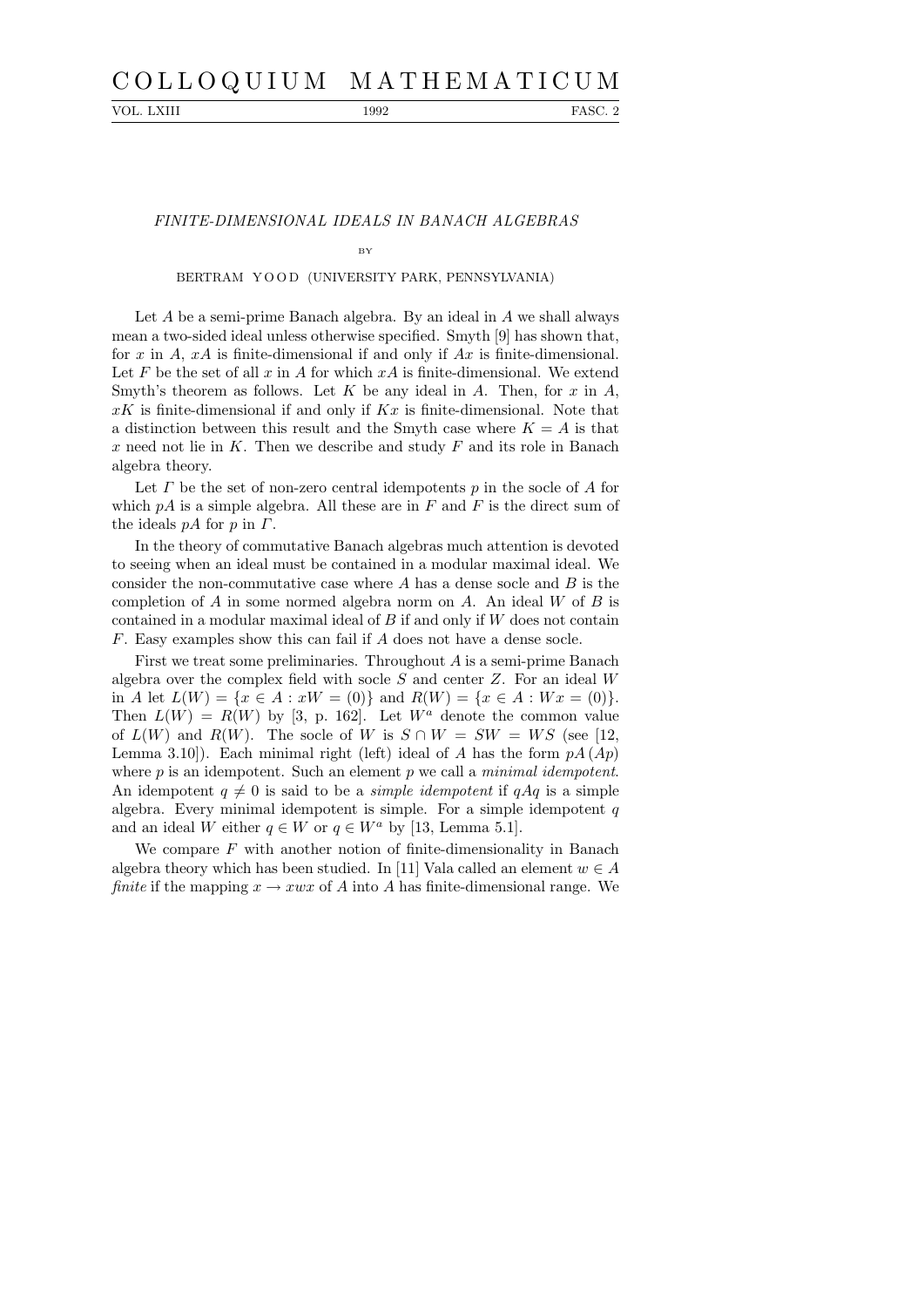296 B. YOOD

refer to [7] for further references and work on this notion. Let  $\Phi$  be the set of all elements in A finite in the above sense. Of course  $\Phi \supset F$ . In [4, Theorem 7 it was shown that  $\Phi = S$ . In Corollary 1 below we see that if A is primitive and infinite-dimensional then  $F = (0)$ . On the other hand,  $\Phi = S$  can be non-zero for such A as is the case for  $B(X)$ , the Banach algebra of all bounded linear operators on an infinite-dimensional Banach space  $X$ .

LEMMA 1.  $F$  is the union of all the finite-dimensional ideals of  $A$ .

P r o o f. Let  $x \in F$ . By definition  $xA(Ax)$  is the linear span of a finite number of elements  $xv_1, \ldots, xv_n$   $(w_1x, \ldots, w_rx)$ . For each a and b in A we have  $xb = \sum_{k=1}^{n} \beta_k x v_k$  and  $ax = \sum_{j=1}^{r} \alpha_j w_j x$  where the  $\alpha_j$  and  $\beta_k$  are scalars. Then

$$
axb = \sum_{j=1}^{r} \sum_{k=1}^{n} \alpha_j \beta_k w_j x v_k
$$

so that the rn elements  $w_i x v_k$  span AxA. Let V be the set of scalar multiples of x. Then x lies in the finite-dimensional ideal  $V + xA + Ax + AxA$ .

Conversely, if K is a finite-dimensional ideal then clearly  $zA$  is finitedimensional for each  $z \in K$  so that  $K \subset F$ .

LEMMA 2. A finite-dimensional one-side ideal  $K$  of  $A$  is contained in a finite-dimensional ideal of A.

P r o o f. Let  $v_1, \ldots, v_n$  be a basis for K. Clearly  $K \subset F$ . By Lemma 1 each  $v_j$  is contained in a finite-dimensional ideal  $W_j$  of A. Then  $K \subset$  $W_1 + ... + W_n$ .

THEOREM 1. Let I be an ideal of A and  $x \in A$ . The following statements are equivalent.

- (a) xI is finite-dimensional.
- (b) Ix is finite-dimensional.
- (c)  $x \in F + I^a$ .

P r o o f. Suppose (a). By Lemma 2,  $xI$  is contained in a finite-dimensional ideal W. Now W is Artinian and semi-simple by  $[5,$  Theorem 1.3.1] so that by [5, Lemma 1.4.2] there is an idempotent  $v \in W$  where  $xI = vW =$ *vA*. Then as *v* is a left identity for xI we have  $(vx - x)I = (0)$ . Hence  $vx - x \in I<sup>a</sup>$ . However,  $v \in F$  so that  $x \in F + I<sup>a</sup>$ . Thus (a) implies (c). Conversely, if  $x \in F + I^a$  then clearly xI is finite-dimensional so that (a) and (c) are equivalent. Interchanging the roles of left and right we see in the same way that (b) and (c) are equivalent.

LEMMA 3.  $S = F \oplus (S \cap F^a)$ .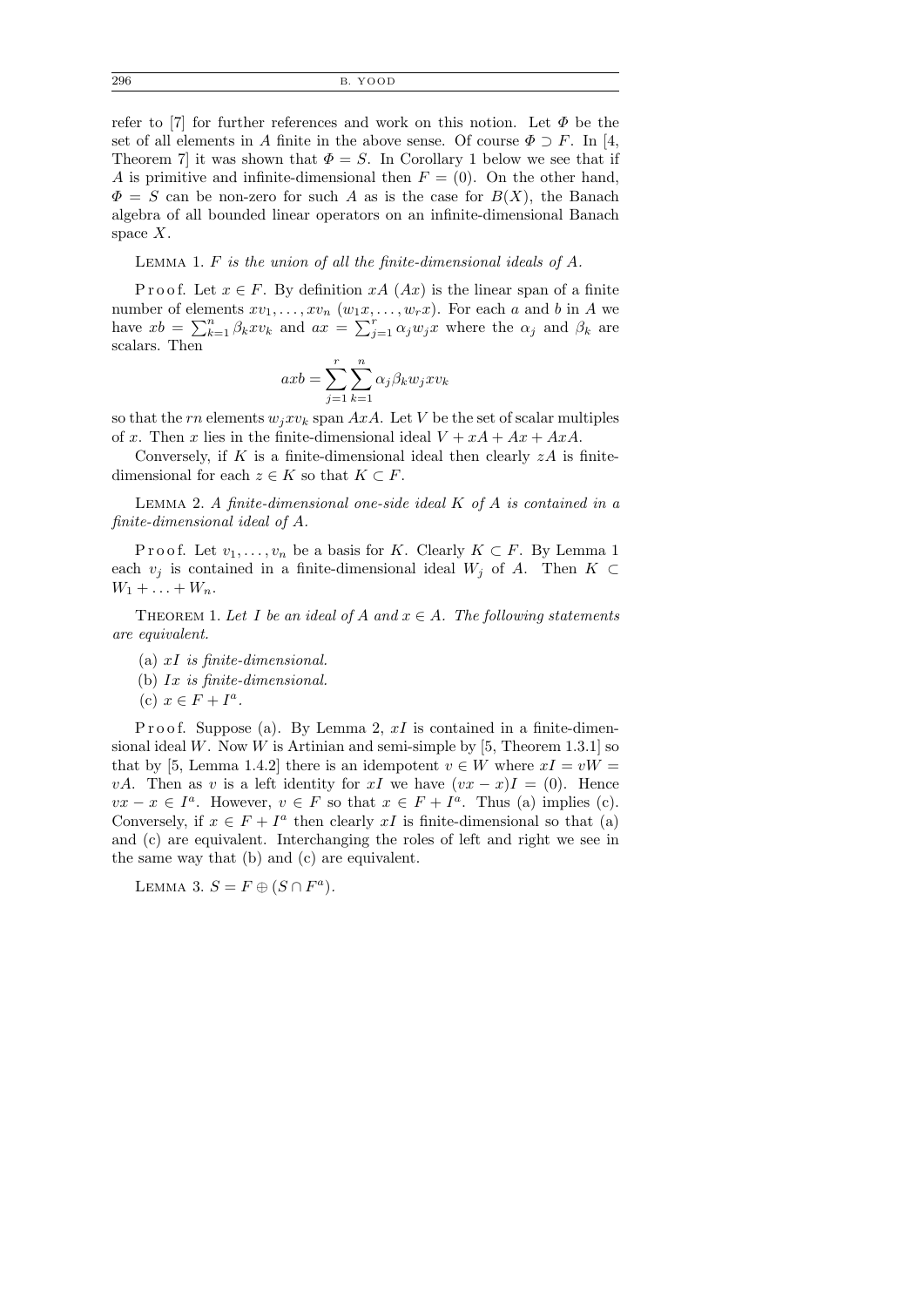IDEALS IN BANACH ALGEBRAS 297

P r o o f. A finite-dimensional ideal  $K$  in  $A$  is equal to its socle. Therefore  $K \subset S$  and so, by Lemma 1,  $F \subset S$ . This also follows from [4, Theorem 7] where it is shown that, for  $x \in A$ , we have  $x \in S$  if and only if  $xAx$  is finite-dimensional. Since each minimal idempotent of  $A$  is either in  $F$  or in  $F^a$  we have the given decomposition of S.

LEMMA 4. Let q be an idempotent in  $S \cap Z$ . Then qA is finite-dimensional.

P r o o f. As q A is closed in A it is a Banach algebra. As  $q \in Z$ , q A is an ideal in  $A$  and is therefore semi-prime. Moreover,  $qA$  is its own socle. It follows by [10, Theorem 5] or [4, Theorem 11] that  $qA$  is finite-dimensional.

LEMMA 5. Let p be a minimal idempotent in F. Then  $ApA = eA$  where  $e \in S \cap Z$  and e is a simple idempotent. Moreover,

 $(1-e) = \{x \in A : Ax \subset (1-p)A\} = \{x \in A : xA \subset A(1-p)\}.$ 

P r o o f. As in the proof of Lemma 1,  $ApA$  is finite-dimensional. Therefore  $ApA$  is, by [5, p.20], semi-simple as well as semi-prime. Hence [5, p. 30] applies so that we can express  $ApA = eA$  where e is a central idempotent. By Lemma 3 we have  $e \in S$ . Next we see that  $ApA$  is a simple algebra. For if W is an ideal of  $ApA$  then either  $p \in W$  or  $p \in W^a$ . If  $p \in W$  then  $W = ApA$ . If  $pW = Wp = (0)$ , then  $W^2 = (0)$  and  $W = (0)$ . In summary, e is a simple central idempotent lying in S.

As  $A = eA \oplus (1-e)A$  and  $eA$  is simple we see that  $(1-e)A$  is a modular maximal ideal of A. The set of  $x \in A$  for which  $Ax \subset (1-p)A$  is the set union of all (two-sided) ideals of A contained in  $(1 - p)A$ . Now

$$
(1 - e)x = (1 - p)(x - ex)
$$

so that  $(1-e)A \subset (1-p)A$ . As  $(1-e)A$  is a maximal ideal we have

$$
(1-e)A = \{x \in A : Ax \subset (1-p)A\}.
$$

NOTATION. For convenience we denote the set of non-zero simple idempotents of A which lie in  $S \cap Z$  by  $\Gamma$ .

THEOREM 2. F is the algebraic direct sum of the ideals eA for  $e \in \Gamma$ .

P r o o f. Let  $x \in F$ . We can, by Lemma 3, write

$$
x = \sum_{j=1}^{r} p_j x_i
$$

where each  $p_i$  is a minimal idempotent in F and  $x_j \in A$ . By Lemma 5 each  $p_jx_j$  can be expressed as some  $e_jw_j$  where  $e_j \in \Gamma$  and  $w_j \in A$ . Thus F is contained in the algebraic sum of the  $eA, e \in \Gamma$ . Next we know by Lemma 4 that each such eA lies in F. Inasmuch as  $e_1e_2 = 0$  for two different elements of  $\Gamma$ , the algebraic sum of the  $eA, e \in \Gamma$ , is direct.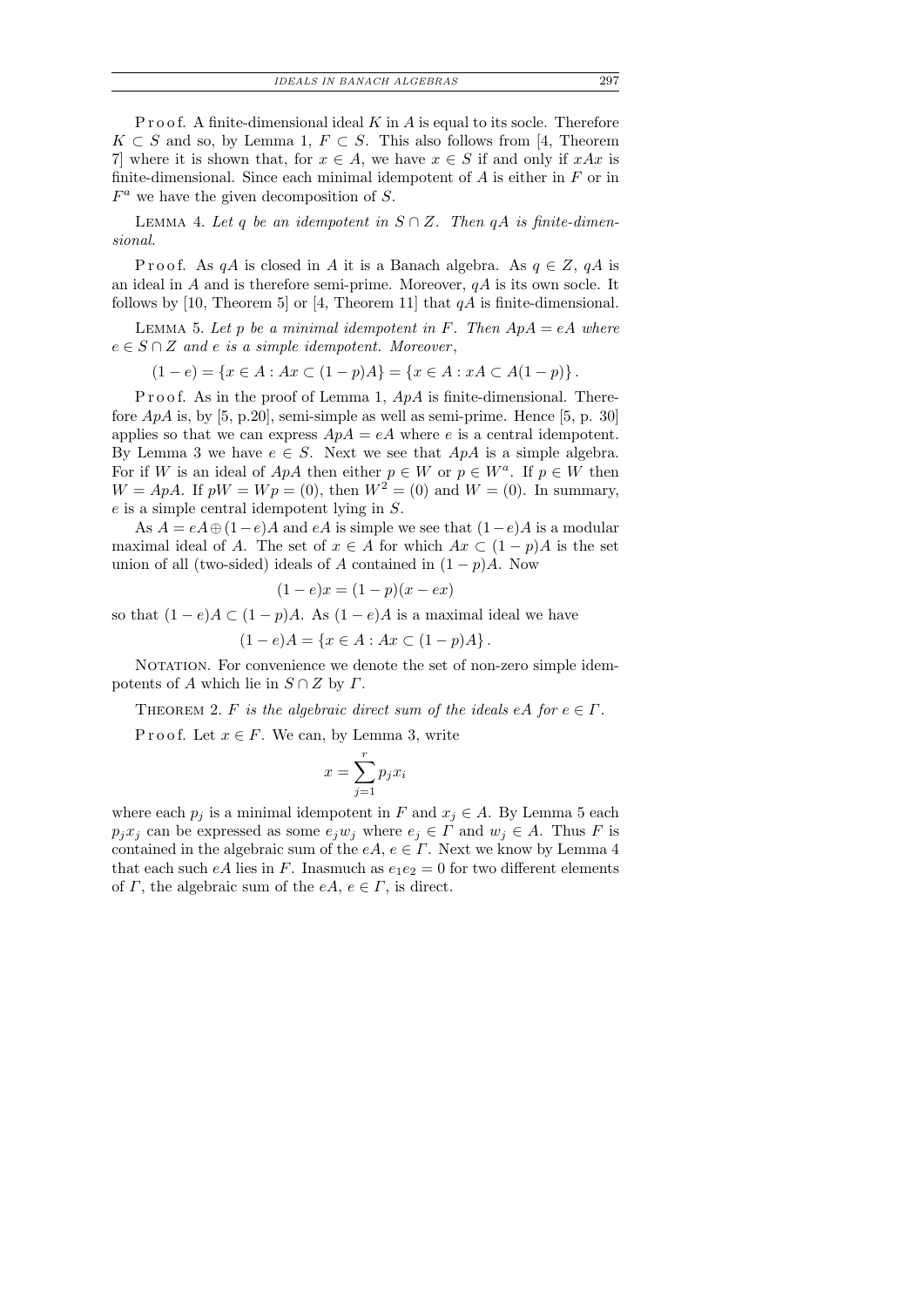Corollary 1. For an infinite-dimensional primitive Banach algebra A we have  $F = (0)$ .

P r o o f. By [8, Cor. 2.4.5] the center Z of A is either  $(0)$  or is the set of scalar multiples of non-zero idempotent p. If  $Z = (0)$  then  $F = (0)$  by Theorem 2. Suppose  $p \neq 0$ . Let  $I_1 = pA$ ,  $I_2 = (1 - p)A$ . These are ideals in A and  $I_1I_2 = (0)$ . As A is primitive and  $I_1 \neq (0)$  we have  $I_2 = (0)$ . But then p is the identity for A. As A is infinite-dimensional,  $p \notin F$ . Thus F cannot have any non-zero central idempotent and, by Theorem 2,  $F = (0)$ in this case also.

COROLLARY 2. Any ideal  $K$  of  $A$  which does not contain  $F$  is contained in a modular maximal ideal of A.

P r o o f. Since K does not contain F there is an idempotent  $p \in \Gamma$  where  $p \notin K$  by Theorem 2. As p is a simple idempotent  $(pAp = pA)$  is a simple algebra) we have  $p \in K^a$  by [13, Lemma 5.1]. Therefore  $K \subset (1-p)A$ . However, from  $A = pA \oplus (1 - p)A$  we see that  $(1 - p)A$  is a modular maximal ideal.

In particular, if  $F$  is dense then any proper closed ideal is contained in a modular maximal ideal. This is the case, for example, for the group algebra of a compact group, where the multiplication is convolution (see [6, Theorem 15]).

As in [8, p. 59] by the strong radical of an algebra we mean the intersection of its modular maximal ideals.

THEOREM 3. Suppose that A has dense socle. Let B be the completion of A in the normed algebra norm  $|x|$ . Then the modular maximal ideals of B are the ideals  $(1 - q)B$  for  $q \in \Gamma$ . Moreover, the strong radical of B is the left annihilator in B and also the right annihilator in B of  $F$ .

Proof. To avoid confusion we state that the sets  $\Gamma$  and  $F$  of Theorem 3 refer to the Banach algebra A. Let  $p \in \Gamma$ . As pA is finite-dimensional,  $pA = pB$ . Also p lies in the center of B. From  $B = pB \oplus (1-p)B$  and the fact that pB is a simple algebra we see that  $(1-p)B$  is a modular maximal ideal of B.

We shall show that every modular maximal ideal  $M$  of  $B$  is of the form  $(1-q)B$  for some  $q \in \Gamma$ . Let  $\nu$  be the embedding map of A into B, let  $\pi$  be the natural homomorphism of B onto  $B/M$  and let  $\alpha$  be the composite map of  $\nu$  followed by  $\pi$ . Note that  $\nu$  need not be continuous. However,  $\nu(A)$  is dense in B and  $\pi$  is continuous so that  $\alpha(A)$  is dense in  $B/M$ . Consider the separating set  $\Sigma$  in  $B/M$  corresponding to the map  $\alpha$ . That is,  $\Sigma$  is the set of elements  $\pi(w)$  in  $B/M$ ,  $w \in B$ , for which there is a sequence  $\{x_n\}$  in A where

 $||x_n|| \to 0$  and  $|\alpha(x_n) - \pi(w)| \to 0$ .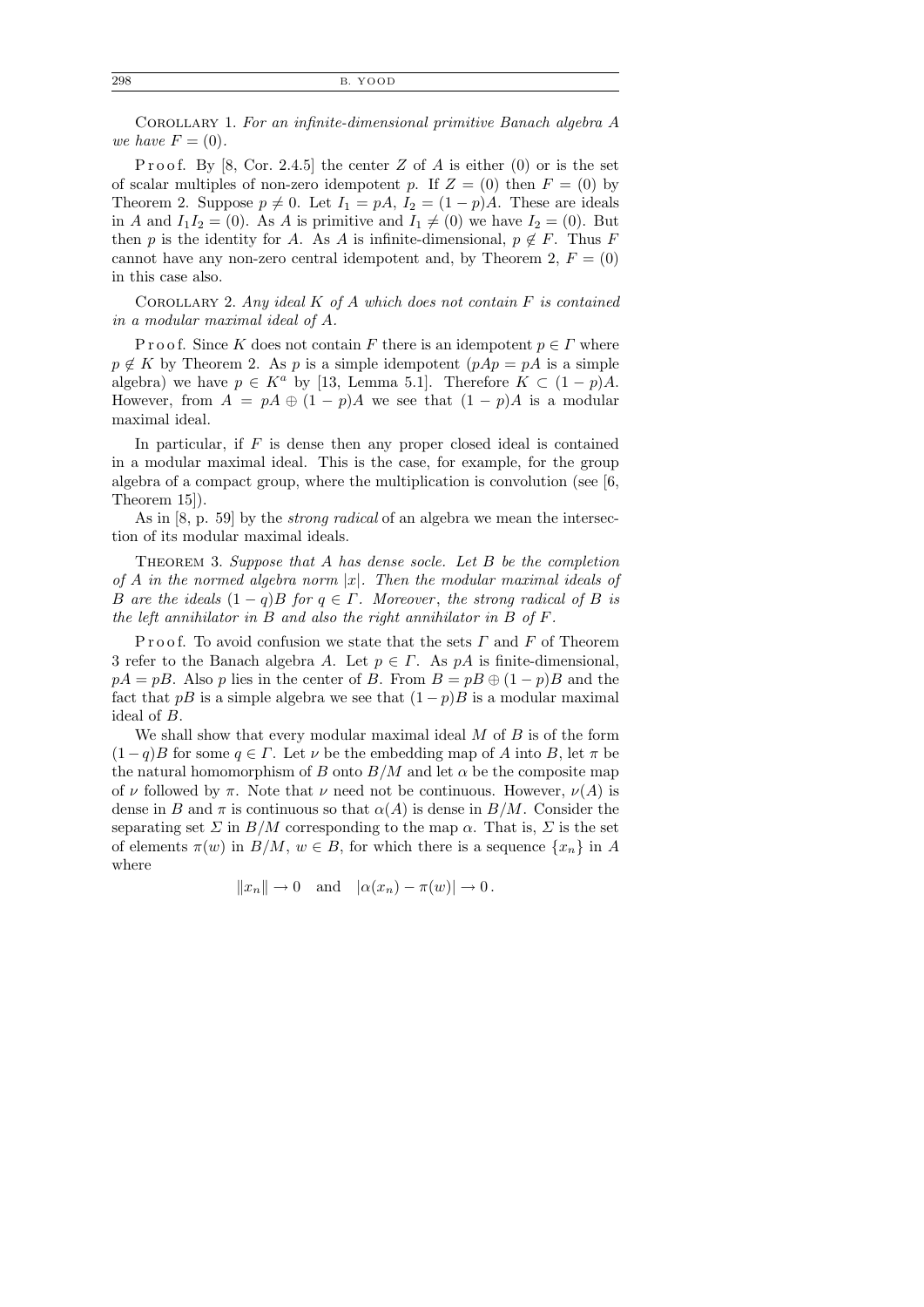IDEALS IN BANACH ALGEBRAS 299

As  $\Sigma$  is an ideal in  $B/M$  which is simple then either  $\Sigma = (0)$  or  $\Sigma = B/M$ . We cannot have  $\Sigma = B/M$  for it is known [2, Theorem 1] that  $\Sigma$  cannot possess a non-zero idempotent but  $B/M$  has an identity. Consequently,  $\Sigma = (0)$  and so  $\alpha$  is a continuous homomorphism of A onto a dense subset of  $B/M$ . By hypothesis the socle S of A is dense in A so that  $\alpha(S)$  is dense in  $B/M$ . Hence there is a minimal idempotent f of A where  $\alpha(f) \neq 0$ . As  $f\mathcal{A}f$  is the set of scalar multiples of f,  $\alpha(f)(B/M)\alpha(f)$  is the set of scalar multiples of  $\alpha(f)$ . As  $B/M$  is simple and  $\alpha(f)$  is a minimal idempotent in  $B/M$ , it follows that  $B/M$  is equal to its socle. Therefore by [10, Theorem 5] we see that  $B/M$  is finite-dimensional.

By the proof of Lemma 5, AfA is a simple algebra. Now  $(AfA) \cap M$  is an ideal in AfA which cannot be  $A f A$  since  $f \notin M$ . Therefore  $(A f A) \cap M = (0)$ so that  $\alpha$  is a one-to-one mapping when its domain is restricted to  $A f A$ . But  $\alpha(AfA)$  is a linear subspace of the finite-dimensional  $B/M$ . Hence AfA is finite-dimensional and, in particular,  $f \in F$ . By Lemma 5 there is some  $q \in \Gamma$  with  $A f A = q A$ . As  $q A$  is finite-dimensional,  $q A = q B$ . Also  $qM = (0)$  or  $qM = qB$ . In the latter case we would have  $q \in M$ , which is not so. Therefore  $qM = (0)$  and so  $M \subset (1-q)B$ . Note that  $(1-q)B$  is a proper modular ideal of  $B$  and  $M$  is a modular maximal ideal of  $B$ . Hence  $M = (1 - q)B$ .

The strong radical R of B is the intersection of the ideals  $(1 - p)B =$  $B(1-p)$  for  $p \in \Gamma$ . As F is the direct sum of the  $pA = pB$  for  $p \in \Gamma$ , by Theorem 2, we get  $FR = RF = (0)$ . Suppose  $w \in B$  and  $wF = (0)$ . Then, for any  $p \in \Gamma$ ,  $wpA = (0)$ . But  $wp \in Bp = Ap \subset A$  and A is semi-prime. Therefore  $wp = 0$  and so  $w \in (1-p)B$ . Hence  $w \in R$ . This concludes the proof of Theorem 3.

COROLLARY 3. Suppose that  $A$  has a dense socle that  $B$  is its completion in some normed algebra norm on A. An ideal W of B is contained in a modular maximal ideal of B if and only if W does not contain F.

P r o o f. Suppose that W fails to contain  $F$ . Then, by Theorem 2, there is some  $p \in \Gamma$  with  $p \notin W$ . As  $pA = pB$  is simple and  $pW \neq pB$  we get  $pW = (0)$  and  $W \subset (1-p)B$ . But  $(1-p)B$  is a modular maximal ideal of B.

Conversely, if  $W$  is contained in a modular maximal ideal of  $B$  then, by Theorem 3, there is some  $q \in \Gamma$  so that  $W \subset (1-q)B$ . Then  $qW = (0)$  so that  $q \notin W$  and so W does not contain F.

In particular, if  $F = (0)$  in A then B cannot have a modular maximal ideal.

We point out that the conclusion of Theorem 4 can fail if the hypothesis of a dense socle is dropped. For let A be the commutative Banach algebra of all continuous functions on [0,1]. Then  $F = (0)$  yet A has modular maximal ideals.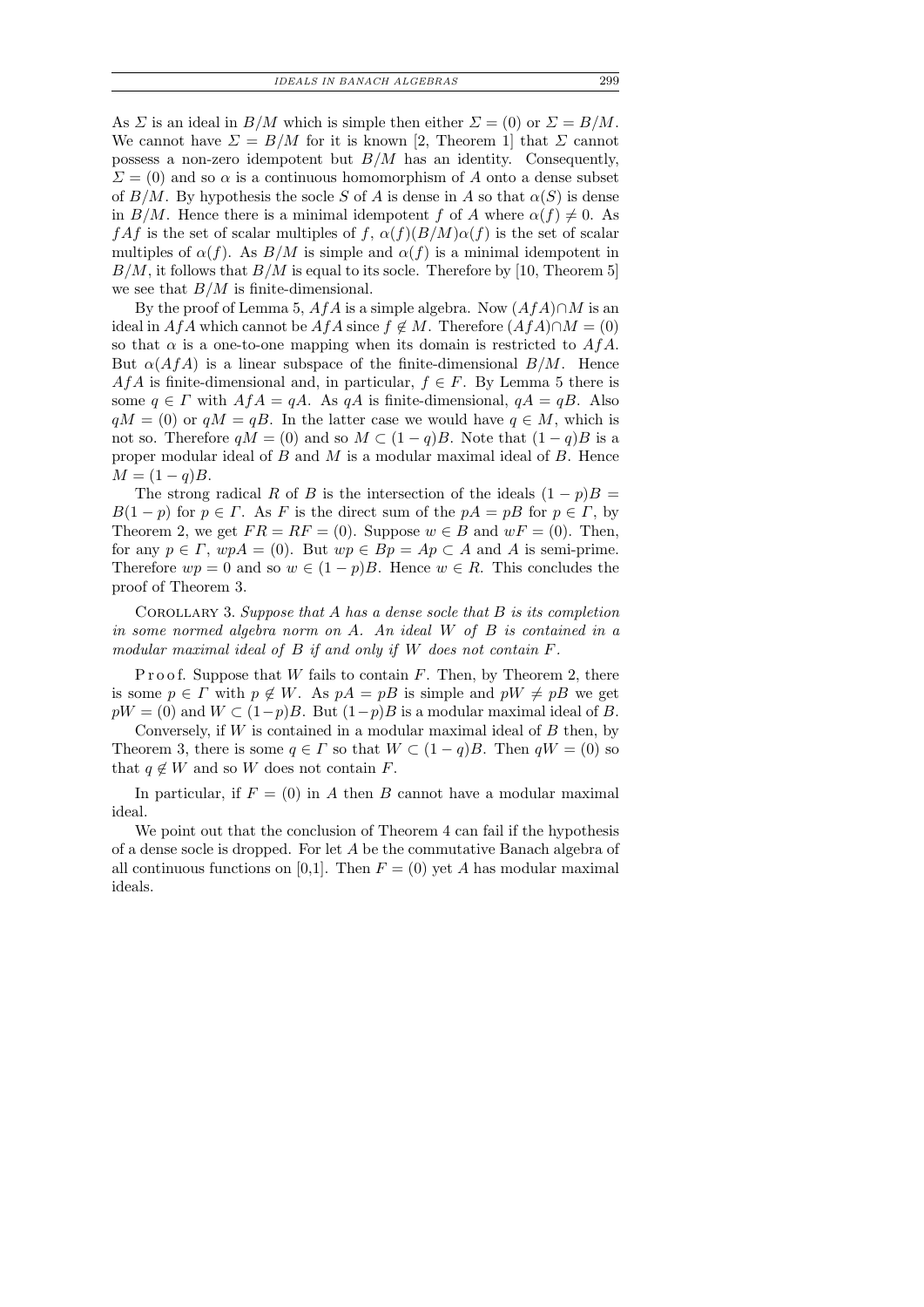300 B. YOOD

LEMMA 6. The following statements are equivalent. (1)  $F = F^{aa}$ , (2) F is closed and (3) F is finite-dimensional.

Proof. Clearly (3) and (1) each imply (2). Inasmuch as  $F$  is equal to its socle, by  $[10,$  Theorem 3,  $(2)$  implies  $(3)$ . Assume  $(3)$ . By  $[5, p$ . 30],  $F$  has an identity element  $w$  which lies in the center of  $A$ . Then as  $A = wA \oplus (1 - w)A$  and  $F^a = (1 - w)A$  we get  $A = F \oplus F^a$ . Suppose  $z \in F^{aa}$  and  $z = u + v$  where  $u \in F$  and  $v \in F^a$ . Then  $z - u = v$  where  $z - w \in F^{aa}$  and  $v \in F^a$ . Hence  $v = 0$  and  $z \in F$ . Thus (3) implies (1).

For each  $x \in A$  let  $L_x(R_x)$  be the operator on A defined by  $L_x(y) =$  $xy(R_x(y) = yx)$ . Set

> $N_l = \{x \in A : L_x \text{ is a compact operator}\},\$  $N_r = \{x \in A : R_x \text{ is a compact operator}\}.$

In [14, Theorem 4.3] the author showed that if A has dense socle then  $N_l = A$  if and only if  $N_r = A$ . Later Smyth [9] gave an independent proof of this result. Moreover, he gave an example where  $N_l = A$  and  $N_r \neq A$ . An open question is to determine just when  $N_l = N_r$ . We make a small advance in the following result.

THEOREM 4. Suppose either  $S^a = (0)$  or A is semi-simple. If F is finite-dimensional then  $N_l = N_r = F$ .

P r o o f. By the Riesz–Schauder theory each of  $N_l$  and  $N_r$  have F as its socle. Suppose  $S^a = (0)$ . Then every non-zero left or right ideal of A contains a minimal idempotent of A [13, Lemma 3.1]. In particular, this shows that  $N_lF^a = (0) = N_rF^a$ . Hence  $N_l \subset F^{aa}$  and  $N_r \subset F^{aa}$ . Thus if F is finite-dimensional we have  $F = N_l = F^{aa} = N_r$  by Lemma 6.

Suppose that A is semi-simple. By [1, Theorem 7.2] each of  $N_l$  and  $N_r$  is a modular annihilator algebra. As  $N_l$  and  $N_r$  are also semi-simple it follows from [12, p. 38] that the annihilator of the socle of  $N_l$   $(N_r)$  in  $N_l$   $(N_r)$  is (0). Hence, arguing as above we see that  $N_l \subset F^{aa}$  and  $N_r \subset F^{aa}$ . Thus, in this case also, the conclusion follows.

### REFERENCES

- [1] B. Barnes, *Modular annihilator algebras*, Canad. J. Math. 18 (1966), 566–578.
- [2] —, Some theorems concerning the continuity of algebra homomorphisms, Proc. Amer. Math. Soc. 18 (1967), 1035–1037.
- [3] F. F. Bonsall and J. Duncan, Complete Normed Algebras, Springer, New York 1973.
- [4] L. Dalla, S. Giotopoulos and N. Katseli, The socle and finite-dimensionality of a semiprime Banach algebra, Studia Math. 92 (1989), 201–204.
- [5] I. N. Herstein, Noncommutative Rings, Carus Math. Monographs 15, Math. Assoc. America, 1968.